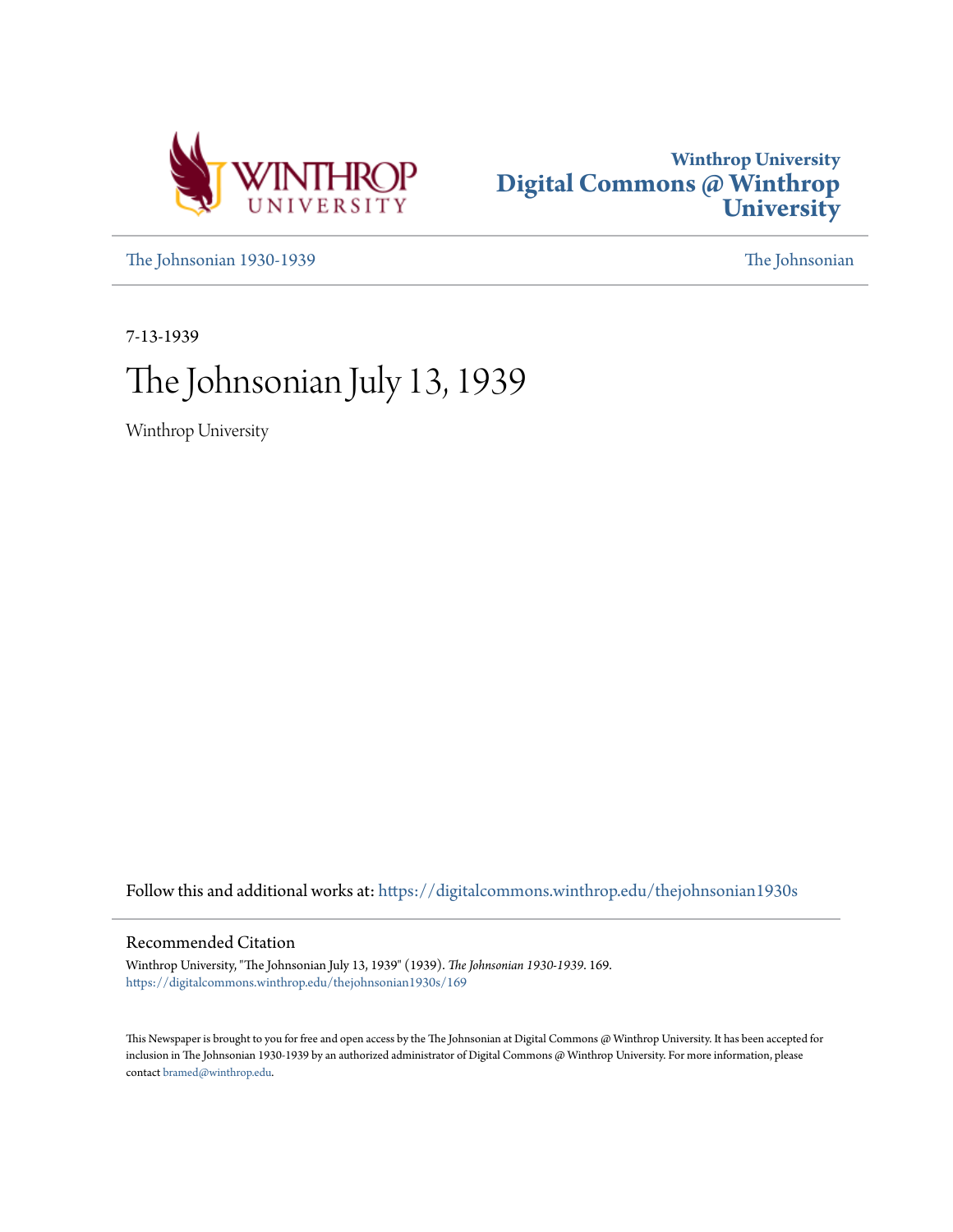

Thursday, July 13: Lectures and nurscasy, sury 133; Lectures and<br>moving p pic tures on Eye<br>Health by Dr. Asbill. 4:00,<br>Broadcast nustic conservatory<br>course. Meriel Dickson, so-<br>prano. New auditorium.

Friday, July 14: Swimming:<br>3:30-4:30 for women; 1:30-5:00 for men.

Sunday, July 16: 10:00, Sunday ginal and church services be-<br>gin, 7:00, Vespers, Rev. R. A.<br>McFarland, speaker, umphi-<br>theater. 8:00, Union services at the Methodist church.

Monday, July 17: 8:00, Artist<br>course, La Trianita, Spanish<br>dancer, New auditorium.

Tuesday, July 18: 6:30, Com-<br>munity Sing Swimming pool<br>open at night.

Wednesday, July 19: 10:30, Assembly under the direction of<br>pr, W. D. Magginls, Main auditorium. 6:30, Vespers.

# **Third Group Visiting Tutors On Campus**

A third group of hor A third group of home examined<br>teachers are couning to the campus<br>July 17 for a nummer conference un-<br>ler the direction of Miss Framer.<br>Williams, hinerant teacher trainer.<br>Which will has the conference<br>examined from the co

which will last two weeks are: Fran-<br>ese Higher, Howeka are: Fran-<br>Staudin, Ivas Nary Neal Cloaninger.<br>Blackwille; Sara Satherland, William Contract Long. Frances Langley. Blacksburg:<br>Helen Carter Auxin, Welsone; El-<br>Knigh Collins, Duncan; starten and colline, Land<br>
10, Woodruff; Lydia Hendricks, Land<br>
ram; Elizabeth Hall, Hickory Grove;<br>
Sarah Stewart, Rock Hill; Bessie Mus

Starts Swart, now time, see over<br>
They vill study the furts problems<br>
They vill study and will find that<br>
these problems can be traced to low<br>
income, sail conservation, population<br>
density, clucation, health, and living<br>

secony, concurant, meant, and lifeting<br>a function of the Southern farmer. In order to beam move of these primitive<br>and work with the low-tensor will varial and work with the low-tensor<br>and work with the low-tensor will be reactions in whose unstruct these train-<br>the libe and also to the teacher train-<br>or in adult education on which to<br>build the teaching program around<br>actual problems found.

### Rev. Julian Lake **Addresses Assembly**

The Rev. Julian Lake, pastor of the Oakland Presbyterian church, told the summer reshold assembly yesterday that "Religion has three exertial the meths: justice, mercy, and humility."<br>In nother teams the meths is increase

riad of silence

### **Covington Edits This Issue**

Cappy Covington, member of the<br>class in "Making a Newspaper", was<br>selected by the class to cdit this issue<br> $d^*$  The Johanovian. Editor Cappy<br>named Bill Colemon, news editor, and<br>Alley Bellis, feature editor, as her<br>assoc

THE JOHNSONIA THE OFFICIAL PUBLICATION OF WINTHROP COLLEGE

ROCK HILL, SOUTH CAROLINA, THURSDAY, JULY 13, 193

Directors, Actors In One-Act Plays July 19th



minn photographer during a conference on ways and means to make the occa sion a gala one They are, sitting left to right, Mrs. Alita Mixon. Miss Nancy Caroline Wylie, Mrs. Eva M. White, Miss Ruth Sigman; standing, Miss Ella Jeffords, Ernest II. Nunn, Mrs. Oscar Perkins, Miss Gladys Wiggins, Mrs. Rufus Johnston, and William Haddon.

# **Josephine White Named Summer School Beauty** Queen In Amphitheater Setting; 26 Compete

Immation.<br>
Angeline Towill, main of honor by a moneme annuasment of the audience<br>
recover of placing second, placed at  $\frac{1}{2}$ <br>
recover of consequent of the audience of the audience<br>
return of the "Queen" followed her c virtue of 25 attendants to a position of van-<br>tage in the audience where the court

**EXERCISE TRAINFORMEMENT DELLIFES 40 CONTRECTS**<br>
From a group of 26 selected sum-1 could witness the "parade of tubent" Pieked unchilibute by a group as the<br>
net zehod beattle starting the method in the last existent line

As a project in practeing hermanics, students in Miss Cr C'rag wall's department are canning veget<br>tables for campus bousewives, who<br>furnish all nativities,

 $\begin{tabular}{ll} \textbf{current} & \textbf{in} & \textbf{in} \\ \textbf{current} & \textbf{in} & \textbf{global} & \textbf{in} \\ \textbf{time} & \textbf{sup} & \textbf{sup} & \textbf{sup} \\ \textbf{time} & \textbf{sup} & \textbf{sup} & \textbf{sub} \\ \textbf{time} & \textbf{sup} & \textbf{sup} & \textbf{sub} \\ \textbf{time} & \textbf{sub} & \textbf{sub} & \textbf{sub} \\ \textbf{time} & \textbf{sub} & \textbf{sub} \\ \textbf{time} & \textbf{sub} & \textbf{sub} \\ \textbf{time} & \text$ 

### MacFarland at Vespers

cancer as statut at a vest per statut of the set of the simple<br>with a reception of the simple of the simple of the simple<br>difference permitting. The R. A. Mac Parkind, partner of the First Baptist<br>chards of Rock Hill, will

### La Trianita Monday

La Trianita Monday<br>
The Spanish dance, La Tri-<br>
units centre to the campus Mon-<br>
day night In the 6th Artists'<br>
course number of the sammer.<br>
Advance nucleis indicate that<br>
the namber will be one of the domester<br>
the namb of the summer series.

### **Three Old Grads Want Setting for Dreams: Dean Fraser Grants It**

Even with all the advantages

Even with all the advantages of the new and<br>intermediation over the distribution of the new and<br>interval and their own collected students and bought because the<br>distribution of their own collections of the state of<br> $\mu_{\rm$ 

### Day Students at Lunch

A group of North Carolina day<br>students had lunch in the Winthrop<br>drame root for the first time yester-<br>them, to them, quite a morelly,<br>it was said.

# **StudentsBow To Faculty in Ball Game**

**Fried Chicken and Lee Cream Precedes Tilt in Bowl** 

### By BILL COLEMAN

 $\mu$  out, vucasion<br>we can be cannot be exampled to the control of strategy is<br>chiving the prevale of strategy is<br>chiving prace of mind. The strategy afternoon the state<br>in Tasselv after label than went down<br>intry ball clu

namply, with an excess and Bailey's<br>refl. T Shake-quarter, Pagk and Bailey's<br>Barnam were to pad their options<br>of Winthrop would be well out in<br>of Winthrop would be well out in<br>against an arraful of credit boundary<br>against

against an arratual of reedit houts and the state in the characteristic The facedly wore the land the state of the function of the function of the function of the function of the proof of the state of the state of the sta

# **Teachers Haudle Class Attendance in Summer Session**

Ashle from the fact that a student

As<br>he from the fact that a student main of uncertainty and the fact that is under<br>the total two-didring of the class mectange for class mechanic school<br>interactive regulations of attendance experiment state is defined in<br>

sence ofter their return, says Kelly.

### **Magginis to Conduct Forum On Education Problems**

[On Education Frontents will direct next<br>needs assumed in the secondary of the secondary in the order of the<br>distribution with a form on the property of the secondary of<br>property of the secondary of the secondary of the s

### **Fraser Leads Discussion**

It Mownt G. Fraser led a panel .ti macasson ar yne soarn Caroma<br>State Forum convention in Columbia,<br>Thorsday, July 6, Alis subject was<br>"What Can We Du to Preserve Amer-Th lican 1b marracy

# Muriel Dickson. Scottish Soprano. To Sing Tonight

Muriel Dickson, Scottish source will sing this eve-<br>ning at 8 o'clock in the aum in the 5th number ditor Artists' миниег ъf. the course series.

Miss Dickson always includes one or more of the<br>well-loved Gilbert and Sullivan airs on her programs as<br>well as a selected group of<br>Scottish and old English sonsos.

The New York Herald-<br>Tribune has said of her:<br>"She is one of the most enchanting phenomena to be<br>observed this senson."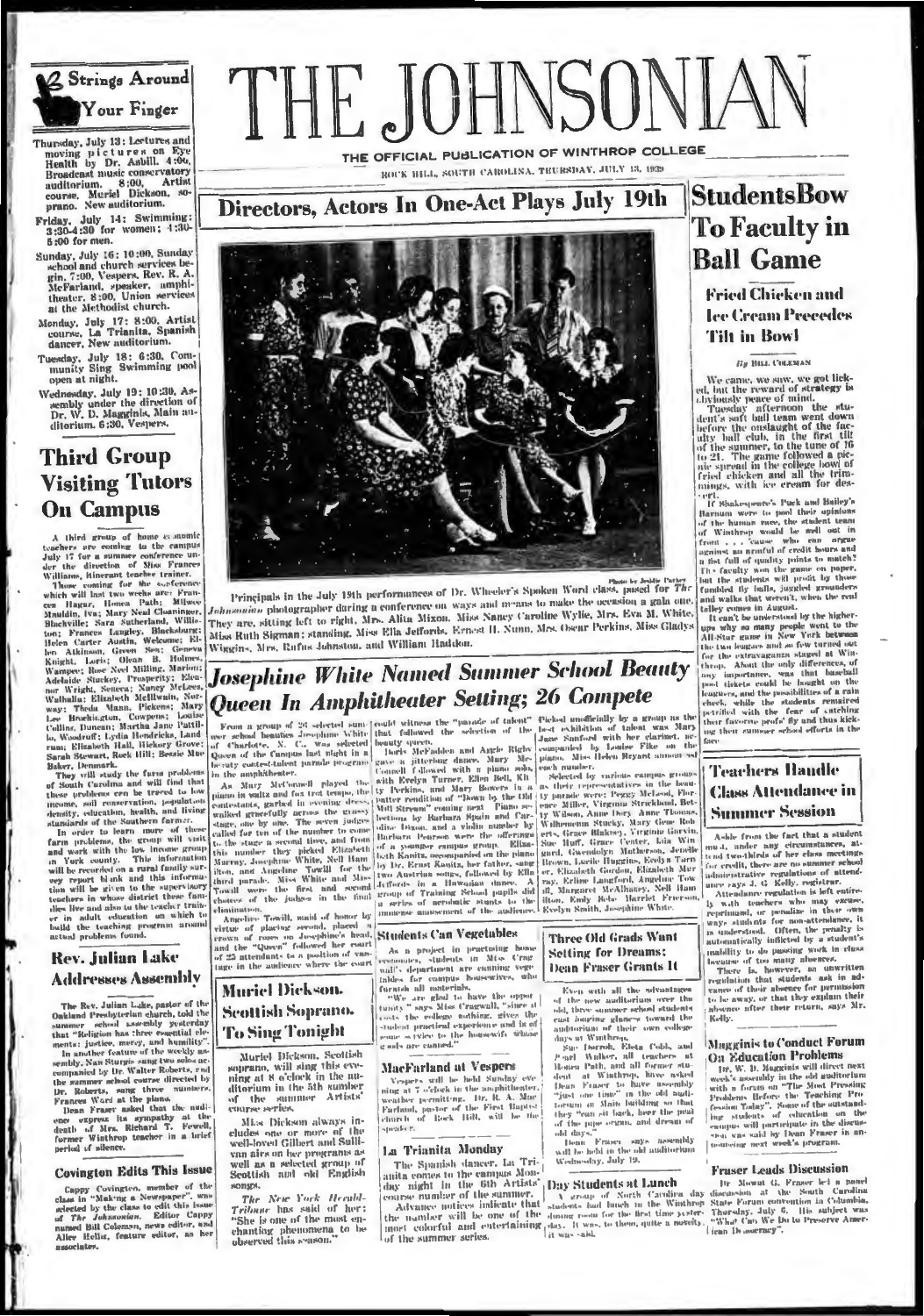# The Johnsonian Editorial Page

#### **FRATURES COLUMNS**

# The Johnsonian

 $\label{thm:main} With any College Summer School \textit{ Philosophical} and \textit{Balification}. \textit{Ralited as a laboratory project by classes in your radiation in the hierarchy of a kappler and more accessed at a more school. \textit{Dalrichated free of calculus members and \textit{Dalrichated free aluedrata.} }$ 

# **STAFF MEMBERS:**

MRS. RUTH BALDWIN, KATHRYN BIG-MES. RUTH BALDWIN, KATHEYN BIG-<br>HAM, ELIZABETH BROWN, ATTIE CAMP,<br>BILL COLEMAN, EVELYN CONNELLY,<br>MARY COURTREY, CAPPY COVINGTON,<br>MILDRED COPELAND, KATHERINE,<br>DOUGLAS, ALICE HOLLIS, NELL HAMIL-LEOD. STRICKLAND, VIRGINIA STRICKLAND, MRS. VEZELY SPIERS, NAOMI TUTEN, **SUSIE SHANNON.** 

### $12$  Was

### **Friendly, Refreshing**

The faculty-student picnic and ball game following were first rate.

To begin with, the food was excellent and in copious quantity. The faculty standing behind huge humidors of chicken, potato salad, and other food, served graciously and well. In no time at all student guests were served and down to the business at hand. Mrs. Mc-Bryde, as usual, came through with an artistic performance.

Then, the ball game that followed was mething. Faced by a very strong faculty line-up that included several six footers, the team of students, all girls but one, refused any concessions of handicaps and played a surprisingly<br>two-sided game. The sidelines of stu-<br>dents made a most stimulating gallery.

Underlying the whole affair was a student-faculty camaraderie that was wholesome and reassuring. It was a friendly, refreshing occasion, and Winthrop was made better by it.

### We think It In A

#### **Commendable Service**

Miss Cragwall's home economic sses will do your canning for you and there's no charge for it.

You furnish the materials. They pre pare your food and can it. It's just as simple as that.

The girls get the practical experience, Winthrop saves the costs of ma terials, you get the service and the can ned goods

All in all, it is a commendable service the home economic department offers and an indication of another way Win throp college can serve the citizens of South Carolina

It Was A Feature from Which

### We Get Prestige

The four weeks of Master Music instruction, which ended last Friday was, perhaps, the 1939 Summer school's first ranking academic feature

It isn't every summer school that can have an Edwin Hughes and an Arthur Kraft at the same time. Both were artists in their fields. Both were gentle men of a high order

With their artistry they delighted sev eral audiences. In their informal camp us contacts, they made friends in large numbers. Their pupils, in addition, wil almust boast of having had them a teachers for a while

It would be nice if in some way the summer school could bring other per sons in other fields to the campus for a period. Their influence would hardly be confined to the department that spon sors them



A culumn of editorials and other opinions. Campus comment is invited. Use the bus suarked<br>"The Johnsonian" in the post office lobby. Personally critical articles will not be used.

To The Johnsonian:

am wondering if it would be wise to have a bell in the library as a warning that it la<br>almost time to close. There is evidently some attraction to cause people to be locked in. Time nitractively to cause people to be locked in. The<br>has a way of slipping by when a person be-<br>conves absorbed in her work, and before she<br>realizes what has happened, she finds berself<br>running to the locked door, yelling to

in Roddey, or etimbing out of a window.<br>
Now, N be afraid to climb out of a window<br>
—the policensan might see me. 1 wouldn't<br>
want to take a pllow with me there, or to<br>
spend the night to skeep on the abelyes and<br>
wake to it would be fine to have a warning bell in the library.

-NAOMI TITEN

### To The Johnmuian:

I want to express a word of prais gratulation to those in charge for the delight gratulation to those in charge for the delight.<br>In distance of this summer session.<br>Most of them have been musical, but that's<br>what we like in the midst of a week of books<br>and study. They are truly inspirational and<br>help u reep as go own course who missed Mr. Lake's<br>address this week missed bearing a speaker<br>who, with all same and tact, delivers a "whop message in a few word

Most of us who have been here before will<br>be right glad to get back into the old auditorium next week at amembly just for once, because, after all, it is the scene of many lovely<br>entertainments and enjoyable occarions of the dim, dark past, and it makes us sad to see it on, were pass, and is makes on say to see r<br>to forsaken-looking now.<br>So, now, I close with, "Here's to even better au fursaker

mbly programs in the future! **ATTIE CAME** 

To The Johnsonian:

The you like inexpensive fun? If you do why<br>lon't you "take off" for a while and go to the Catawha dans, It's a grand place to go for<br>fun us well as f r education, for while you are<br>there you can go all through the power house. And it costs not a cent

From the top of the dam there is a wonder full view. You feel as though you are seeing untain

It is an ideal place to go for a picnic! The grass is so soft and green you feel as though<br>you could eat all day. And when you are<br>tired of enting you have the good old river to incu in casing you.<br>jump in for a swim.<br>-KATIRBUNE DOUGL



. KEEP LAUGHING AND YOU won't mind the heat. Read  $My$  Sister Allred by Ruth McKenney and you will keep laughing

Alleen and Ruth have more adventure the<br>Sinbad the Sailor, gets into more scrapes that Mickey the Mouse. Eath, telling all in a historical function function, "dishes out the low-down" or Alleen, and in the telling, discloses not a few unsavory facts about herself

Written in swift style, with a light touch My Sister Ailcen is a gay reminiscence of th youth of a hard boiled newspaper woman

· FOR THOSE FIFTEEN MINUTE wrists of "nothing to do", have on hand a<br>spy of Durothy Parker's Net So Deep Ae A<br>i'eff and Ogden Nash's Primewae Path. Bits periods of **if** of whistascal verse, nonsensical lives of nor FUNCTION CONTROL OF THE AND THE THE CONTROL OF POSTTY WILL elleit many smiles an test a few outright chuckles of enjoyment

. YOU DON'T FIND AS REFRESH ing a last, every day as is Scaward Timber, suga of a little Vermont town and its schoolenders, done by Dorothy Confield Fisher.

There is a backelor academy principal, a designing school board member, a loyal student a pretty ex-coed, a source aunt-all the characters for a melodrama though it isn't that It is really an epic of rural Vermont in it school teacher will revel in the atmospher



<sup>\*</sup> Mrs. Brown's writing class cheograges you to think you can do the impossible; anyway, mas thinks she really has; and so do<br>her friends. A 'ter writing Julia The

Seeing Is several letters in her cursive<br>Disbelieving writing, these are some of<br>the remarks that came back:

"Julus, are you so busy that you can't even do<br>your wwn corresponding?" "Your writing has<br>improved one hundred percent." "The writing has<br>in proved one hundred percent." "The writing<br>in proved need to bus in the poul."<br>"Hi aring from

● Art is not art simply for art's sake here at<br>Winthrop this summer, but for your sake and<br>mine. How everything works together on the<br>evening of an Arth= course

mine. How everything works together on the example of an Arthur course<br> $Alf$  For humber to weave a specific density<br> $VaH$  For humber to weave a specific density<br> $f_{\text{opt}}v_r$  the article multiplication in the intervalse contr profound expectancy. And the reality, successive the curtains part? Sometimes it is a dream of<br>feminine loveliness that pleases, and then delights and amazes with its very real skill and technique. its melodies and harmonies. At times a violinist holds one enthralled in a rapture of sound. Or it may be a dancer that sways one emotionally in her perfection of motion and rhythm-grace in the human form. Free tickets and empty seats in the new audtorium! Too often it may be "art for art"

Speaking of fun-did we have fun at the barn dance Saturday aight! It went over ble

as the cross of dancing and good lee cream-<br>a big crowd, good dancing and good lee cream-<br>(and plenty of it). From the<br>lists of work getting ready for it. The place was fixed just right, thanks

First it, The passe what have lust right, it has half the conclusion of the conclusion of the conclusion of the conclusion of the conclusion of the conclusion of the conclusion of the state of the state of the state and th talent uround here. Here's hoping we can all<br>get together and have number one soon.

**•** This morning seated by a window overlook ing my backyard, I noticed a half-grown rul lit which hopped lelaurely into my view and<br>ant down under a tree. As it sat there on it haunches rabbit-fashion, its body seemed a lit tle tense and its ears pointed straight up fo

a moment then one car drop<br>Other than that it seemed أحصره Muning case and perfectly at home . I

had wen it sitting in this sam out in this same manner many times befor during the past month and I had marvelled during the part mush and I had marvelled contributed.<br>
I said there is the part mun's abole, And there looking at it, I mused, "Can a<br>
I said then, and, if  $m_n$  what is this our claim of<br>
children, and, if  $m_n$  what is th saw nothing and the shadow vanished. Then the shadow vanished. Then the shadow vanished a stowhich was aimed at the rabbit. Warned is intimit the little fellow jumped high and a  $T<sub>0</sub>$ Warned by expect the state. I looked to see whose cruc-<br>aped the state. I looked to see whose cruc-<br>hand had cast the stone. I saw a tradeaman<br>entering the yard. I said, "Why did you do I hoped be would attempt to justif that? that  $T$  is hopen be would attempt to justify<br>that act by surving that be wanted to east it<br>lastend he said, "It did not move when I go<br>mean kall it." Nusing again, I said to myself<br>and kill it." Nusing again, I said to m faith in mankind,-S. S

● But why contine our good times to the camp<br>us? It would be very lovely if the student bod could transport their to some nearby lake for a picnic. Food plus baseball is wonderful, by food plus swimming-oh my!



With MRS. VERELY SPIERS, MILLIED COPELAND The past realize that the end of the six weeks<br>period is upon as? Tests will be roting around<br>and we will hear the murnurs of, "I really did ment to study and make an A on every course -Oh, well, it's too hot to study anyway, so let's go campusing!

Our way of falling in love

**YE SHOPPE** 

A maiden rosy as a poppy<br>Maintained a Ten & Waffie Shoppe. Near by, a youth whose arms were knotty<br>Displayed a sign: Ye Coffee Potte. The mulden cried in accents choopy The mattern creen in accents enoppy."<br>"How dare you imitate my Shoppe!"<br>The youth rejoined, "You must be dotty!<br>For yearz I've run a Coffee Potte."<br>"The maklen wept, her tears fell sloppy: "Alus! My Tea & Waffle Shoppe? The youth implaned, "Oh, dearest Lottie,<br>1 pray you take my Coffee Potte!" The twain conduct, with none to copy<br>"Ye Coffee, Ten & Waffle Shoppe,"

The poet who said that woman was "hard to " could never have seen many modern dens American husbands How many of you agree with this?

**FAMOUS MINUTES** 

Minute steak Revolutions per minute

*fill* securida

Of the last meeting Minute gun

When a sucker is burn

Men.<br>Minute that seems an hour

Three-minute eggs.  $\sim$ 

Mary Almn McLaurin's definition of low Lave in a touthache of the soul which me

### WHAT A FIGHT!

One day in the middle of the night,

Two dead boys got up to fight.<br>Back to back they faced each other. They pulled out their swords and shot each uther.

Dead policemen heard the note And came to watch the two dead boys Legless sallors came running by<br>And stopped to watch the dead loys die.

 $\cdot$  0 Cambas gonrum figurabus thisobus ontab Boyabus kiwabus sweet girlorum Girlahus likesbus, wanta some moreum<br>Daddabus bearsbus, says "Damnorum" Kickabus boyahus out of doorum Dogubus catchabus; p. sabus turu

Marguerite Brown's favorite song is "Whet

The Saints Go Marching On'

 $\overline{\phantom{a}}$ How true these words are

It's hard to tell what makes a friend It isn't looks or style: Just something that you can't explant<br>That makes them seet, worthwhile,

 $\mathbf{r}$ 

What part du the teeth play in the utterance of speech They chatter occasionally

 $\overline{\phantom{a}}$ 

There is a reason-

"What dot you take him for-better o urse?

"No, for more or less."

Рюнитем

If things were never broken

 $\blacksquare$ 

If fushion did not stake,<br>If only trutk were spoken,<br>What merchant would not fail?

If not refused to quarrel

If "take" were less than "give"<br>If all the world were moral,<br>How could the lawyers live?

skies were never shaded

If love were always true,<br>If resea never faded,<br>What would we poets do

 $\mathbf{u}$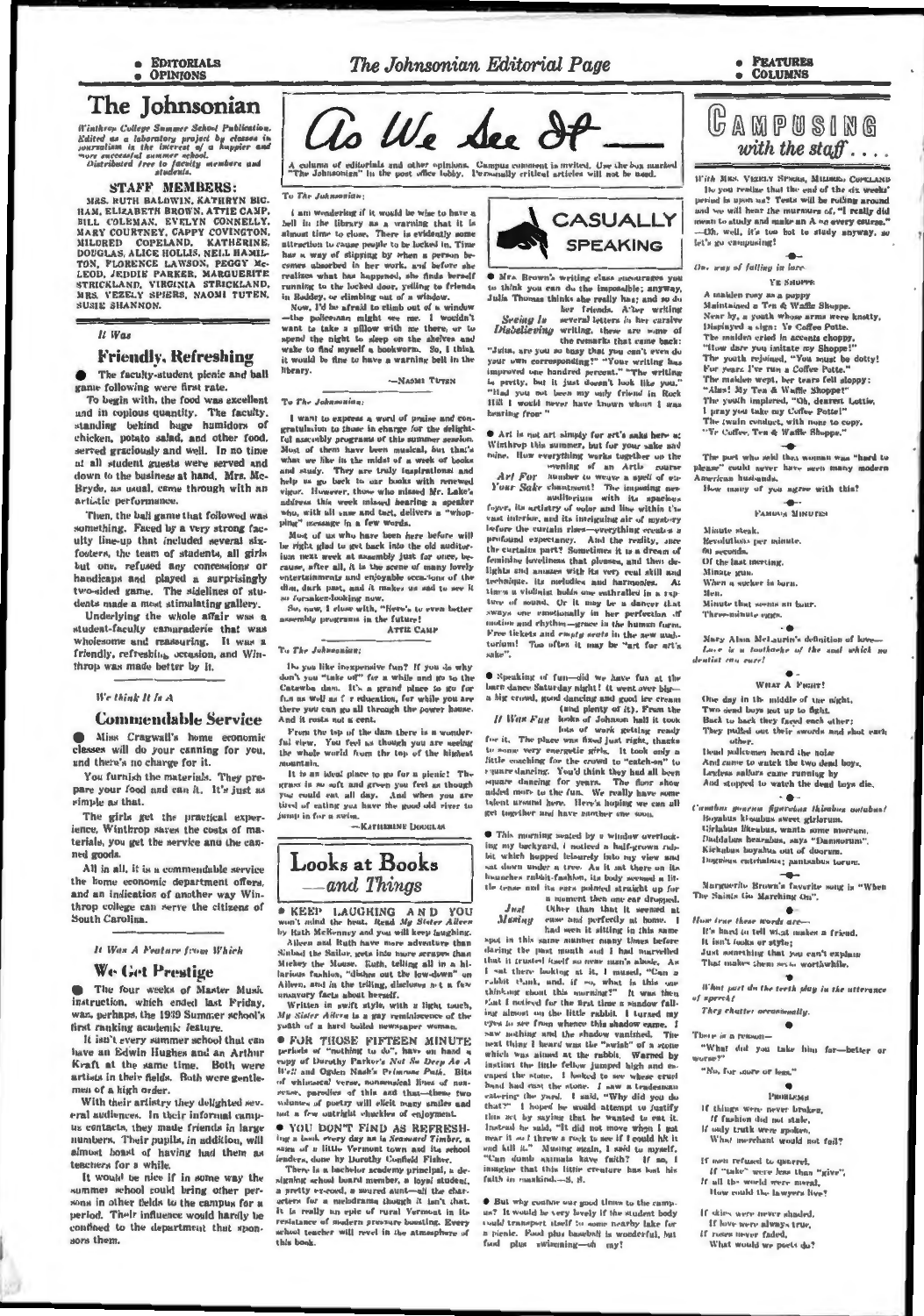Ħ

ı,

# THE JOHNSONIAN

|                                                                               | Around us and About us                                                                                                                          | <b>30 Students</b>                                                                                  | <b>Study Shows Superior Students</b>                                                                                                                          |
|-------------------------------------------------------------------------------|-------------------------------------------------------------------------------------------------------------------------------------------------|-----------------------------------------------------------------------------------------------------|---------------------------------------------------------------------------------------------------------------------------------------------------------------|
| How's your attendance? Headen                                                 | Mr. and Mrs. Edwin Hughes lett                                                                                                                  | <b>Commute Daily</b>                                                                                | <b>Excel In 'Persistency'</b>                                                                                                                                 |
| even enrolled. These campus courses<br>really have the spirit.                | Bynum's is plenty good, and he isn't Friday night for their home in New<br>York, stopping over Saturday in<br>Washington for Mr. Hughes to give | <b>From Nearby Town</b><br><b><i>Hu SUSH</i></b> SHANNON                                            | For several years the commerce department at Winthrop College<br>has grouped students according to their ability. This table indicates                        |
| tib Ferguson is always ready to                                               | Master Class lessons at the Washing-<br>ton College of Music.                                                                                   | Commuting from nearby towns to<br>their classes at summer school are 30                             | the persistency in attendance of 317 such commerce students, group 1<br>being the highest in ability and group 3 the lowest.                                  |
| lend a hand. She even helped mow the<br>lawn. And you should see her drive    | Dr. Roberts sang at the wedding of                                                                                                              | people, an informal check by a Juhn-<br>santan reporter reveals.                                    | Group Group Group                                                                                                                                             |
| that horse! Maybe you did. It was<br>right on front canqua.                   | Murgaret Sadler on Wednesday,                                                                                                                   | From York each day comes Vera<br>Bennett, Martha Dunlap, Ann Clark-                                 | No. 1 No. 2 No. 3<br>Preshman emoliment 1934<br>76<br>79<br>39                                                                                                |
|                                                                               | Mark Biddle carried his conducting<br>class down to the Rock Hill high                                                                          | son, Mary Alice Hoppet, Simmle<br>Scott, Ruth Moss Susie Shannon, W.                                | Freshman enrollment 1935<br>41<br><b>BL3</b><br>39<br>$\sim$                                                                                                  |
| Anybody going to Charlotte? Sussa<br>Jones wants to go. She's gonna buy       | school last Friday, where they con-<br>ducted the high school band.                                                                             | D. Thomasson, Jr., Ernest Numm,<br>Mrs. W. D. Pate, and Mrs. Nat Smith.                             | <b>Tartal</b><br>77<br>162<br>78                                                                                                                              |
| some red shoes to go with her white<br>sharkskin skirt and red belt.          | Julia Thomas is giving her Train-                                                                                                               | Laneaster runs a close second with<br>ten students: Mildred Billings, Mar-                          | Remarined in school one seniester or less<br>$\mathbf{X}$<br>\$5<br>$\mathbf{u}$<br>Left rehool during second semester.<br>42<br>29<br>.18                    |
| How these boys do shine! Albert                                               | ing School students music while they<br>swim. She has a victrola with many                                                                      | garet Robinson, Harriett Robinson,<br>Ruby Clyburn, Susan Jones, P. F.                              | Dropped during second year.<br>싶은<br>16<br>11                                                                                                                 |
| (Einstein) Johnson sunde 100 on a<br>trig test. How 'bout that?               | of the nursery rhymes, and they even<br>play games in the water to the tune                                                                     | Thompson, Elizabeth Ferguson, Mrs.<br>K. C. Billings, Mrs. Allison, and Mrs.                        | Graduated from the two year commerce course<br>36<br>$\mathbf{11}$<br>4<br>Dropped during Junior-Senior year<br>$\mathbf{u}$<br>$\overline{\phantom{a}}$<br>7 |
| Speaking of frateraity pins, Aggie                                            | of the music.                                                                                                                                   | Carolina Jackson.<br>Day students from Fort Mill are                                                | Graduated Bachelor of Science degree<br>31<br>46<br>8<br>Still in School<br>$\overline{2}$<br>$\mathbf{u}$<br>3                                               |
| Rigby has one from a completely new<br>chapter. It's from that good Gulf uni- | Sixteen children have passed their                                                                                                              | Mrs. A. M. Hall, Kathleen Armstrong,<br>Cleveland Lytle, and Martha Bruce                           | $-4$<br>Totals<br>77<br>162<br>78                                                                                                                             |
| versity Is he a member, Aggie, or<br>just a pledge?                           | beginner's swimming test, and ten of<br>them are now working on their swim-                                                                     | Douglas.<br>Mrs. Lucille Crosby and Emma                                                            | Graduation in terms of enrollment<br>40.25<br>27.78<br>10.26                                                                                                  |
| It was good to see Dean Frazer                                                | mer's text.                                                                                                                                     | Hamilter from Chester, Mrs. W. C.<br>Hood from Hickory Grove, and Rose                              | It will be noted that the highest per cent of graduation both from                                                                                            |
| Sunday night with an "all day suck-<br>er"-lamenting that "it is almost       | Nan Sturgess, contralto, sang two<br>numbers in chapel Wednesday morn-                                                                          | Hicklin from Edgemour come each<br>day.                                                             | the four-year course and the two-year course comes from group one and<br>the lowest percentage of graduation and the highest rate of urop outs                |
| gune".                                                                        | tig. Also the summer school chorus<br>ang two selections.                                                                                       | They even come from another state:<br>Mrs. Rufus Juhnston from Charlotte,                           | occurs in group three.                                                                                                                                        |
| Mary Delwach knows how to park                                                | There will be no night swimming                                                                                                                 | W. W. Birdenun and Margaret An-<br>derson from Gastania.                                            |                                                                                                                                                               |
| a Chevrolet. She excelled in parking<br>in the safety test.                   | this week due to other activities on<br>the campus,                                                                                             | It is possible that others than these<br>may be among the commuters, but no To Africa as Missionary | <b>Winthrop Grad Goes</b><br>Curriculum Bureau Hours<br>The curriculum bureau is open                                                                         |
| Arthur Kraft left last Thursday                                               | The plast is open every afternoon                                                                                                               | official records give them.                                                                         | in room 302 of Kinard hall at the<br>Miss Willie Kate Babbwin, Laur-<br>following hunrs:<br>chs, a graduate of Winthrop in the                                |
| night for his summer home in Wa-<br>tervail (Areadia Post Office), Mich.      | from 3:30 to 4.20 for the college stu-<br>den.s. Why don't you come on over                                                                     | <b>Summer School</b>                                                                                | 7:30 12:00 1:00<br>Monday<br>class of '29, will go as an educational<br>1:101<br>and evangelistic missunary to Niger-<br>Tuesday<br>7:30<br>$-010$            |
| There were about 125 people out for                                           | nted enjoy it?                                                                                                                                  | <b>Enrollment Runs from</b>                                                                         | Wednesday<br>ta, Africa. She will sail from New<br>7:30<br>12:00 1:00<br>6:00<br>7:30<br>1:00                                                                 |
| the Folk Dancing party Suturday<br>night.                                     | Mr. and Mrs. C. C. Steed and fam-<br>ily spent July 2-4 in the mountains of                                                                     | 485 in 1912 to 443 in 1939                                                                          | Thur what<br>York in August.<br>7:30<br>Friday<br>1:00<br>While at Winthrop Miss Baldwin                                                                      |
|                                                                               | Tennessee and North Carolina. How<br>ard Steed, small son of the Steeds,                                                                        | Summer school enrollments from                                                                      | was interested in religious activities<br>and served as an officer of the Stu-                                                                                |
|                                                                               | went wading for the first time.                                                                                                                 | the 1912 session through the pres-<br>ent 1939 seadon are given below.                              | For The<br>dent Volunteers.<br>She is a graduate of the W. M. U.                                                                                              |
| What Is Your                                                                  | Bob Wallace says that he cill be                                                                                                                | 1912<br><b>505</b><br>1913                                                                          | Training school in Louisville, Ky.<br>She has taught in several high schools.                                                                                 |
| Score?                                                                        | glad when next week is over.                                                                                                                    | 620<br>1914<br>692<br>1915                                                                          | <b>BEST SERVICE</b><br>of the state and has taught Bible in<br>Mississippi Woman's college                                                                    |
|                                                                               | Helen Bryant's mather, futher, and<br>sister, Betty, were with her Sunday                                                                       | 798<br>1916<br>1861<br>1917                                                                         | Meet Your Friends at the                                                                                                                                      |
| The Bowling Alleys                                                            | to celebrate her 21st birthday.                                                                                                                 | <b>LONG</b><br>1918<br>1114<br>1919                                                                 | Phone 755<br>Periwinkle Tea Room                                                                                                                              |
| are waiting for                                                               | The Misses Maude and Mildred<br>Pamplen of Bluefield, W. Va., have                                                                              | 1448<br>1.理目<br>$15-16$<br>1921                                                                     | "tour Food-Reasonable Prices"<br>Under New Management<br>ROCK'S Dry Cleaning<br>Mrs. Ethel P. McManus                                                         |
| YOU                                                                           | arrived, the former to give a short<br>course in the Palmer method of hand-                                                                     | 2108<br>15/22<br>2135<br>1923                                                                       | Laundry<br>Upon every day,<br>Abse Senday night suppre, 6-5                                                                                                   |
|                                                                               | writing.                                                                                                                                        | 2125<br>1924<br>1'166<br>1:425                                                                      |                                                                                                                                                               |
|                                                                               | Miss Olivia Adams (A.B., M.A.<br>Winthrop) gave a reading las. Thurs-                                                                           | 1303<br>1926<br>907<br>1927                                                                         | <b>WITH LOW PRICES</b>                                                                                                                                        |
| <b>BOWLING ALLEY</b>                                                          | day for Miss Salters. She will be a<br>visitor on the enmpus for two weeks.                                                                     | 878<br>1928<br>832<br>1929                                                                          |                                                                                                                                                               |
| Oakland Ave.                                                                  | Miss Floride Holmes, a six-weeks                                                                                                                | 711<br>1930<br><b>UNITE</b><br>1931                                                                 | QUICK SERVICE and HIGH QUALITY                                                                                                                                |
|                                                                               | student, of Conway, S. C., has had to<br>return house on arcount of a ruse of                                                                   | 399<br>1932<br>276<br>1933                                                                          | <b>LET</b>                                                                                                                                                    |
|                                                                               | пациарк.                                                                                                                                        | 296<br>1934<br>3703<br>1935                                                                         |                                                                                                                                                               |
| <b>SLIPS</b>                                                                  | Miss Elizabeth Brown was maid of<br>hunor in the wedding of Miss Benzie                                                                         | 4U03<br>1936<br>444<br>1937                                                                         | <b>FAULTLESS DRY CLEANERS</b>                                                                                                                                 |
| That delight every woman-                                                     | Rankin and John Edwin Hutchison<br>of McCormick on the evening of June                                                                          | 466<br>1936<br>443<br>1939                                                                          | <b>DO YOUR WORK</b>                                                                                                                                           |
| All with shadow panels, em-1 seth.<br>broidered and tailored, lacy            |                                                                                                                                                 | <b>Students Eat Watermelon</b>                                                                      | <b>PHONE 881</b>                                                                                                                                              |
| camisole tops to show through                                                 |                                                                                                                                                 | Mrs. Frances Lander Spain and                                                                       |                                                                                                                                                               |
| your sheer frocks. Pure dye,<br>crepes, satins, white and pas-                | <b>IT'S SMART TO BE</b>                                                                                                                         | Miss Sarah Wells entertained the li-<br>brary science students on Wednesday                         |                                                                                                                                                               |
| tel. Sizes 32-40.<br>81.00.81.95.82.95                                        | <b>THRIFTY!</b>                                                                                                                                 | evening at 7 o'clock with a waterned-<br>on shring at Inwood, the home of                           | <b>NEW COUNTRY HOME FOR SALE:</b>                                                                                                                             |
|                                                                               |                                                                                                                                                 | Mrs. Spain on Eden Terrace.                                                                         |                                                                                                                                                               |
| Cool, lovely<br><b>BATISTE GOWNS</b>                                          | PENNEY'S JULY                                                                                                                                   | Home Ec Class on Trip<br>Syndents in the home economics de-                                         | One of the nicest new homes erected in this community                                                                                                         |
|                                                                               |                                                                                                                                                 | partment, under Miss Sarzh Crag-<br>wali are planning a trip to Columbia                            | recently is the J. M. Alston home, I mile from City Limits                                                                                                    |
| With gay ruffles, full skirts,<br>prints in brightest shades.                 | <b>BARGAIN DAYS</b>                                                                                                                             | Monday. They will visit the curb<br>market, consumer education and city                             | in sight of Winthrop College about $\mathbb{I}_2$ mile off the Ebenezer                                                                                       |
| <b>Sizes 15-20</b><br>\$1.00                                                  | <b>Now in Full</b>                                                                                                                              | health units.                                                                                       | cement and a few hundred yards of the Wylie Short-cut, now                                                                                                    |
|                                                                               |                                                                                                                                                 |                                                                                                     | known as the Catawba Dam Road. This well constructed<br>residence has 7 rooms, baths and other conveniences, several                                          |
| <b>PANTIES</b>                                                                | Swing!                                                                                                                                          | <b>Stop in for Your</b>                                                                             | out buildings and lots of outdoors— to be exact 16 acres which                                                                                                |
| That fit perfectly in tailored!<br>and lacy styles.                           | Visit Every Department                                                                                                                          | <b>Lunches</b> and                                                                                  | have been beautified, vineyard and orchard planted. The                                                                                                       |
| 50c, \$1.00                                                                   |                                                                                                                                                 | <b>Refreshments</b>                                                                                 | house is situated in a beautiful grove. Circumstances are<br>such that this property may be bought for much less than                                         |
| <b>Formfit Brassieres</b>                                                     | For                                                                                                                                             |                                                                                                     | its cast. Anyone desiring a nice home and acreage near                                                                                                        |
| In lace and tailored styles.                                                  | <b>Greater Savings!</b>                                                                                                                         | At                                                                                                  | Winthrop and Training School cannot buy a more desirable                                                                                                      |
| Sizes 32 to 44 in tearose and                                                 | You'll Find Here Just                                                                                                                           | The                                                                                                 | piece of property than this. Cash or easy terms if desired.                                                                                                   |
| white.<br>59c, \$1.00                                                         | The Things You Need!                                                                                                                            | <b>VARSITY GRILL</b>                                                                                | REAL ESTATE DEPARTMENT                                                                                                                                        |
|                                                                               |                                                                                                                                                 | We Are Ready                                                                                        |                                                                                                                                                               |
| <b>BELK'S</b>                                                                 | PENNEY'S                                                                                                                                        | To Serve You                                                                                        | PEOPLES TRUST COMPANY                                                                                                                                         |
| <b>Department Store</b>                                                       |                                                                                                                                                 | tiakland Ave.<br>Phone 801                                                                          | W. L. JENKINS, Manager                                                                                                                                        |
| Rock Hill, S. C.                                                              | Rock Hill's Busiest Store                                                                                                                       |                                                                                                     |                                                                                                                                                               |